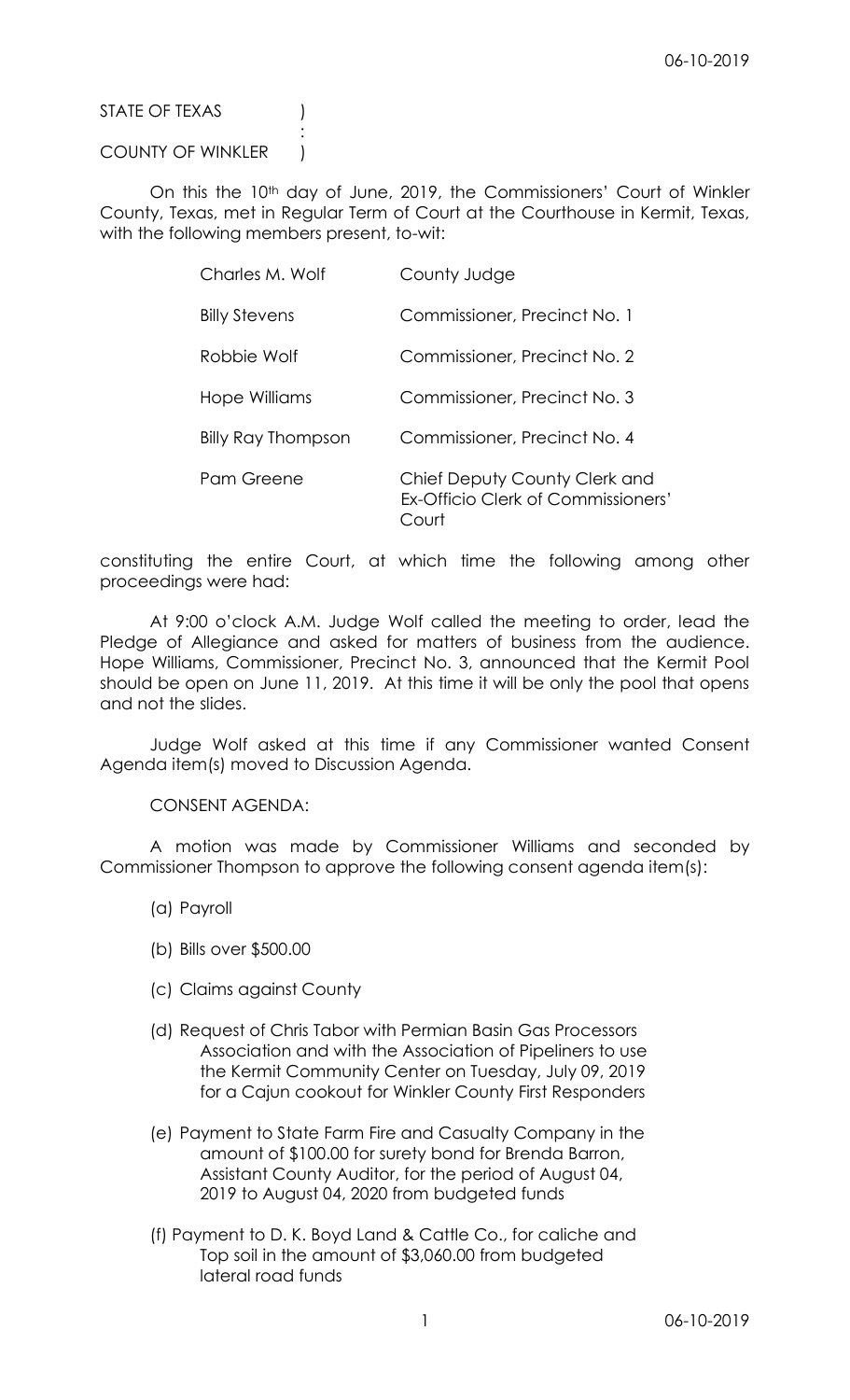which motion became an order of the Court upon the following vote:

Ayes: Commissioners Stevens, Wolf, Williams and Thompson Noes: None

Following discussion regarding City of Kermit water storage facility, a motion was made by Commissioner Thompson and seconded by Commissioner Williams to approve agreement to transfer of property from Winkler County to City of Kermit for a 150'x150' lot; City of Kermit to exchange lots with Winkler County Memorial Hospital, with no gain to Winkler County or exchange of monies if all three (3) entities are in agreement; which motion became an order of the Court upon the following vote:

Ayes: Commissioners Stevens, Wolf, Williams and Thompson Noes: None

A motion was made by Commissioner Wolf and seconded by Commissioner Stevens to approve purchase of carport from American Steel Carports, Inc., for Precinct No. 2 tire barn in the approximate amount of \$7,505.00 from committed Wink tire barn funds; which motion became an order of the Court upon the following vote:

Ayes: Commissioners Stevens, Wolf, Williams and Thompson Noes: None

Following discussion regarding lowering speed limit on certain County roads, a motion was made by Commissioner Williams and seconded by Commissioner Thompson to table this agenda item at this time; which motion became an order of the Court upon the following vote:

Ayes: Commissioners Stevens, Wolf, Williams and Thompson Noes: None

Following discuss regarding purchase and installation of playground equipment, a motion was made by Commissioner Wolf and seconded by Commissioner Williams to approve purchase and installation of playground equipment from PTI Sports & Recreation Construction for Winkler County Park in Wink in an amount not to exceed \$110,000.00 from budgeted funds; which motion became an order of the Court upon the following vote:

Ayes: Commissioners Stevens, Wolf, Williams and Thompson Noes: None

A motion was made by Commissioner Stevens and seconded by Commissioner Williams to approve payment to S & W Steel and Supply, LLC for two (2) cattle guards for CR 301 and CR 302 in the amount of \$11,650.00 to be paid from TxDOT Grant; which motion became an order of the Court upon the following vote:

Ayes: Commissioners Stevens, Wolf, Williams and Thompson Noes: None

Following discussion regarding increasing the deposit and rental fee of certain County building, a motion was made by Commissioner Thompson and seconded by Commissioner Williams to approve increasing the deposit to \$300.00 and the rental fee to \$100.00 per day for use of Winkler County Senior Citizens Recreation Center and that the Winkler County Senior Citizens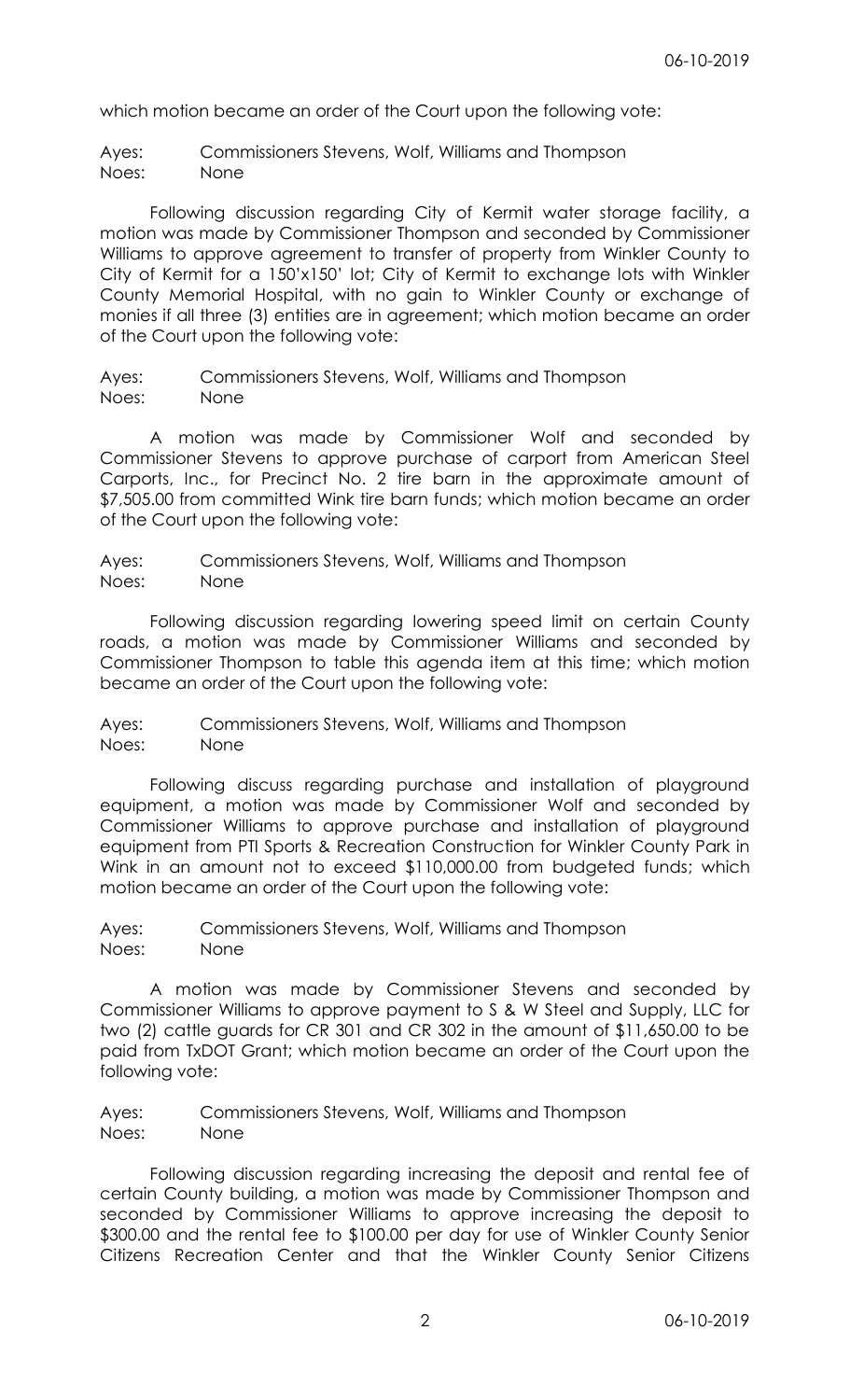Recreation Center is for Senior Citizens events only; which motion became an order of the Court upon the following vote:

Ayes: Commissioners Stevens, Wolf, Williams and Thompson Noes: None

Following discussion regarding replacement of PAPI at Winkler County Airport, a motion was made by Commissioner Williams and seconded by Commissioner Thompson to approve replacement of PAPI by B-C Company, Inc., for Winkler County Airport in an amount not to exceed \$26,000.00 from contingency funds; which motion became an order of the Court upon the following vote:

Ayes: Commissioners Stevens, Wolf, Williams and Thompson Noes: None

A motion was made by Commissioner Williams and seconded by Commissioner Thompson to approve payment to Bee Equipment Sales, LTD, for repair to Precinct No. 2 broom sweeper in the amount of \$2,952.84 from Countywide equipment funds; which motion became an order of the Court upon the following vote:

Ayes: Commissioners Stevens, Wolf, Williams and Thompson Noes: None

A motion was made by Commissioner Williams and seconded by Commissioner Thompson to approve purchase of pump from Leslie's Pool Supply for Kermit pool in an amount not to exceed \$2,500.00 from budgeted funds; which motion became an order of the Court upon the following vote:

Ayes: Commissioners Stevens, Wolf, Williams and Thompson Noes: None

Following discussion regarding Senate Bill 354, a motion was made by Commissioner Stevens and seconded by Commissioner Williams to approve Order for Disbursement of Salaries and Routine Office Expenses; which motion became an order of the Court upon the following vote:

Ayes: Commissioners Stevens, Wolf, Williams and Thompson Noes: None

Following discussion regarding County pool rentals, a motion was made by Commissioner Williams and seconded by Commissioner Thompson to redo rental agreement which will include a \$300.00 deposit; rental fee of \$150.00; the pool will have only one (1) party per night from 6:00P.M to 10:00 P.M. and NO lifeguards will be on duty; which motion became an order of the Court upon the following vote:

Ayes: Commissioners Stevens, Wolf, Williams and Thompson Noes: None

A motion was made by Commissioner Wolf and seconded by Commissioner Williams to approve Winkler County Courthouse construction claim(s); which motion became an order of the Court upon the following vote:

Ayes: Commissioners Stevens, Wolf, Williams and Thompson Noes: None